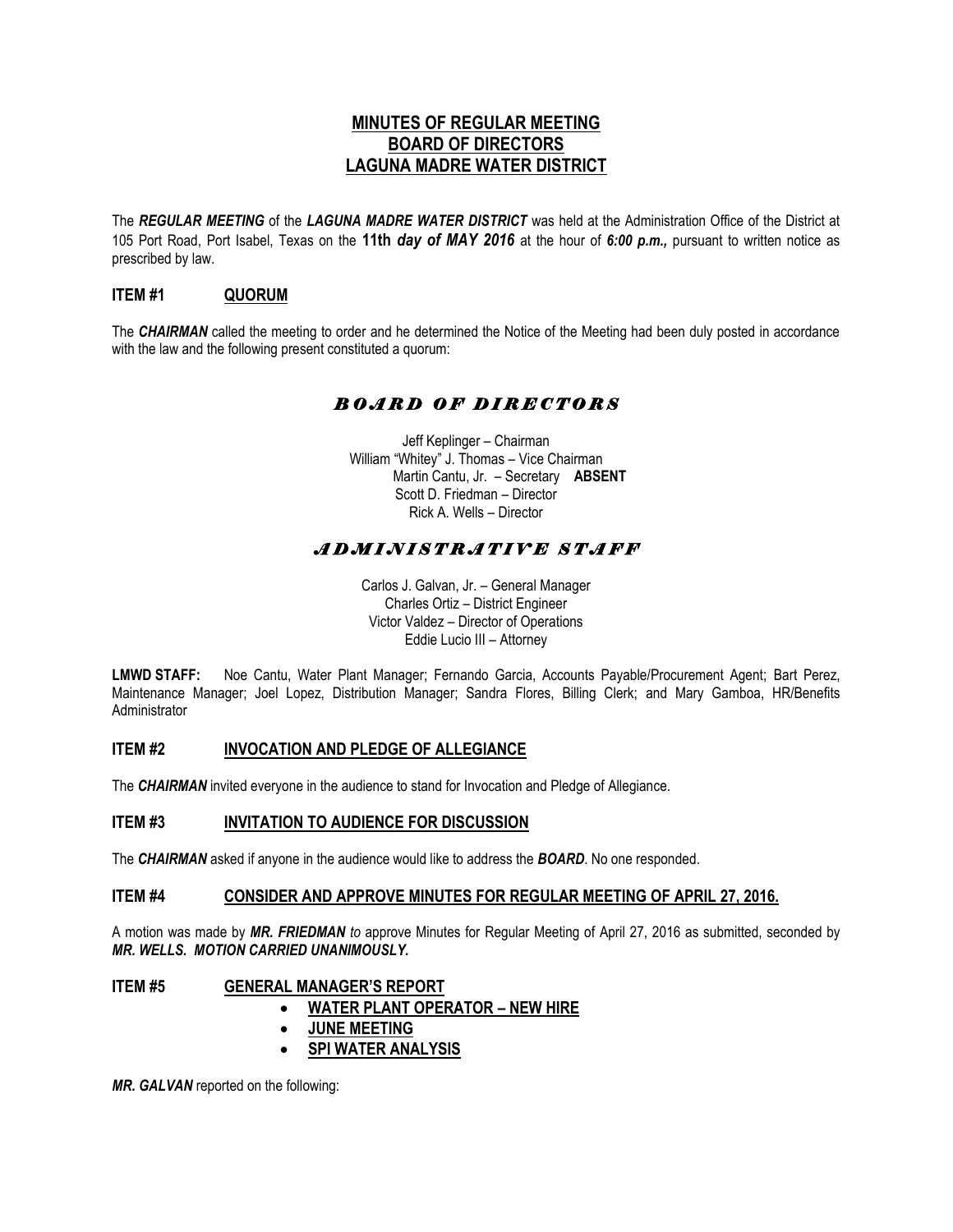- **Water Plant Operator –** New Water Plant Operator hired.
- **June Meeting-** Regular Meeting-June 22, 2016 is cancelled due to Board attending AWWA Conference.
- **SPI Water Analysis** 5 residents were tested for lead and copper and had good (low) sampling results.

#### **ITEM #6 DISTRICT ENGINEER'S REPORT**

- **PORT ISABEL WASTEWATER TREATMENT FACILITY** 
	- **DISCHARGE MAJOR AMENDMENT PERMIT APPLICATION**
	- **CLEAN WATER SRF TECHNICAL REVIEW**
- **GARCIA AGREEMENT**
- **WATER LINE REPLACEMENT** 
	- **GULF BLVD**
	- **PORT ISABEL CAST IRON REPLACEMENT**
	- **LONG ISLAND VILLAGE 24-INCH PIPE SUPPORTS**

*MR. ORTIZ* reported on the following:

- **Port Isabel Wastewater Treatment Facility: Discharge Major Amendment Permit Application** Update on discharge major amendment permit application, an archeological survey is needed; **Clean Water SRF Technical Review-** Environmental Review is in process.
- **Garcia Agreement –** is still on going, need to reach a resolution.
- **Waterline Replacement: Gulf Blvd Project-** everything got installed and passed pressure test; **Port Isabel Cast Iron Replacement** – water line is built on private property – 1,000 feet out of place; **Long Island Village 24-Inch Pipe Supports-** design is complete.

### **ITEM #7 DIRECTOR OF OPERATION'S REPORT**

### **MONTHLY REPORT**

Mr. Valdez reported on the following for the April:

- <sup>o</sup> Before and after pictures were reviewed of refurbished portable pump for Lift Station 21.
- 5 Water Taps; 3 Sewer Taps; 3 Meter Test; 3 Meter swaps; Splicing and Reprogrammed of Meters for 6" meters (parts were ordered for repairing)
- $\degree$  TCEQ Inspection for storm water pollution prevention plan @ IBWWTP.

### **ITEM #8 CONSIDER AND REMOVE FROM THE TABLE THE FOLLOWING ITEM TABLED ON THE BOARD MEETING OF APRIL, 2016**

### **CONSIDERATION AND APPROVAL TO TRANSFER WSDC AND SSDC'S ACCOUNTS TO CAPITAL FUNDING LEDGER ACCOUNTS**

A motion was made by *MR. THOMAS* to item from the table for discussion, seconded by *MR. WELLS. MOTION CARRIED UNANIMOUSLY.*

### **ITEM #9 CONSIDERATION AND APPROVAL TO TRANSFER WSDC AND SSDC'S ACCOUNTS TO CAPITAL FUNDING LEDGER ACCOUNTS**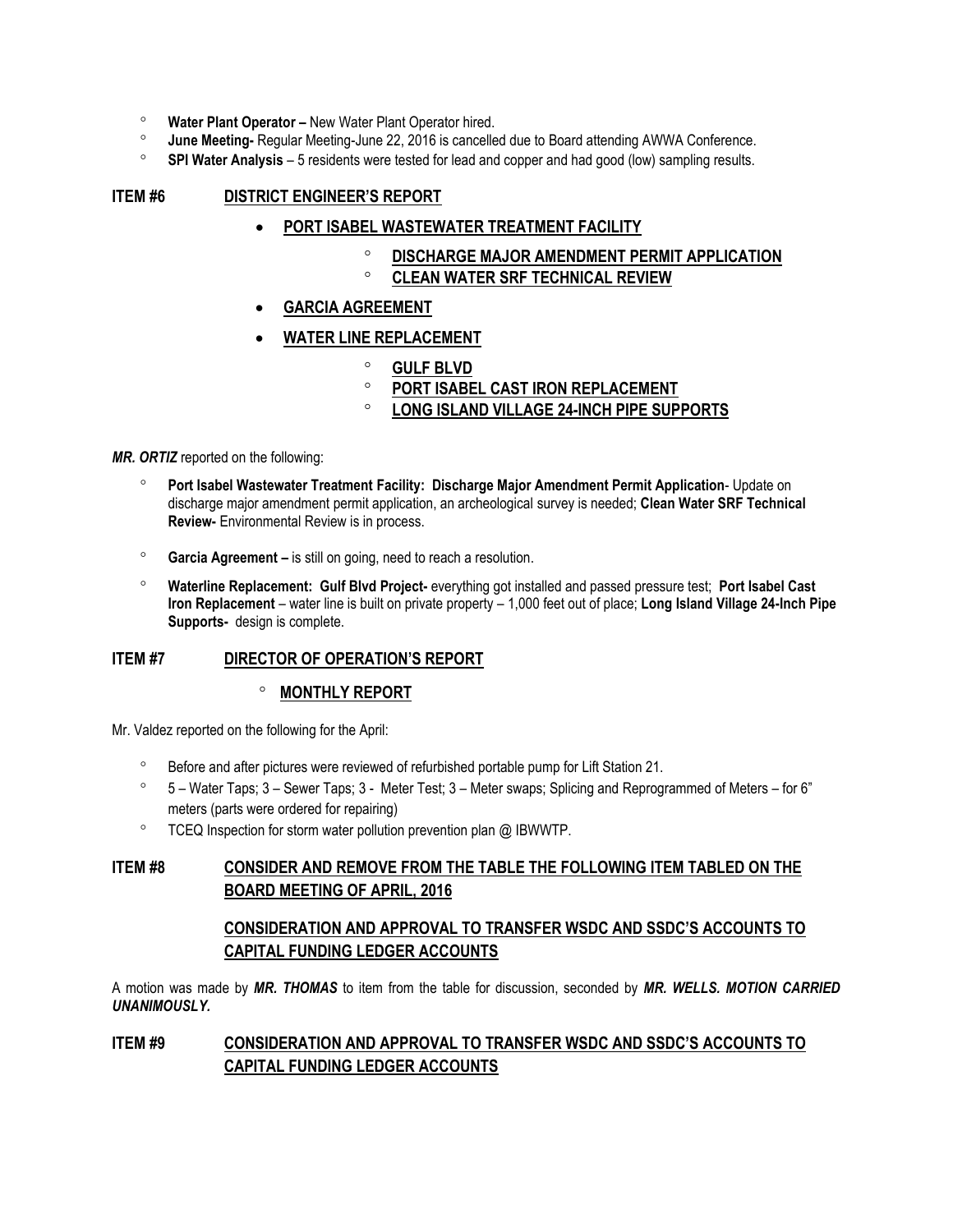A motion was made by *MR. THOMAS* to approve transfer of WSDC and SSDC Accounts to Capital Funding Ledger Accounts, seconded by *MR. WELLS. MOTION CARRIED UNANIMOUSLY.*

### **ITEM #10 PRESENTATION BY CAROLLO ENGINEERS ON PORT ISABEL WASTEWATER TREATMENT PLANT 60% DESIGN SUBMITTAL**

A presentation was given by Carollo Engineers on Port Isabel Wastewater Treatment Plant 60% design submittal followed by questions and answers.

# **ITEM #11 CONSIDER AND APPROVE A CULTURAL RESOURCES SURVEY FOR PORT ISABEL WASTEWATER TREATMENT OUTFALL EXTENSION PROJECT**

A motion was made by *MR. FRIEDMAN to* approve a Cultural Resources Survey for Port Isabel Wastewater Treatment Outfall Extension Project, seconded by *MR. THOMAS. MOTION CARRIED UNANIMOUSLY.*

# **ITEM #12 CONSIDER AND APPROVE BUY BOARD PURCHASE OF NATIONAL CRANE BOOM TRUCK FOR LIFT STATION DEPARTMENT**

A motion was made by *MR. WELLS to* approve Buy Board purchase of National Crane Boom Truck for Lift Station Department, seconded by *MR. FRIEDMAN. MOTION CARRIED UNANIMOUSLY*

### **ITEM #13 CONSIDERATION AND APPROVAL FOR INVESTMENT REPORT FOR THE SECOND QUARTER FISCAL YEAR 2016**

A motion was made by *MR. WELLS* to approve Investment Report for the second Quarter Fiscal Year 2016, seconded by *MR. THOMAS. MOTION CARRIED UNANIMOUSLY.*

### **ITEM #14 CONSIDER AND APPROVE DISBURSEMENTS**

A motion was made by *MR. WELLS to* approve Disbursements as submitted, seconded by *MR. FRIEDMAN. MOTION CARRIED UNANIMOUSLY.*

# **ITEM #15 EXECUTIVE SESSION PERMITTED BY THE OPEN MEETINGS ACT, V.T.C.A., GOVERNMENT CODE SECTION 551.001 ET. SEQ., UNDER SECTION 551.074 (A) (1). AUTHORIZING CERTAIN DELIBERATIONS ABOUT OFFICERS AND EMPLOYEES OF THE DISTRICT TO BE HELD IN EXECUTIVE SESSION:**

# **TO DELIBERATE THE APPOINTMENT, EMPLOYMENT, EVALUATION, REASSIGNMENT, DUTIES, DISCIPLINE, OR DISMISSAL OF DISTRICT EMPLOYEES TO WIT: GENERAL MANAGER**

A motion was made by *MR. WELLS* for the *BOARD* to go into executive session at **6:44 pm,** seconded by *MR. FRIEDMAN. MOTION CARRIED UNANIMOUSLY.* 

A motion was made by *MR. WELLS* for the *BOARD* to come out of executive session at **7:11 pm,** seconded by *MR. FRIEDMAN. MOTION CARRIED UNANIMOUSLY.* 

### **ITEM #16 CONSIDERATION AND ACTION ON EXECUTIVE SESSION ITEM, IF NECESSARY**